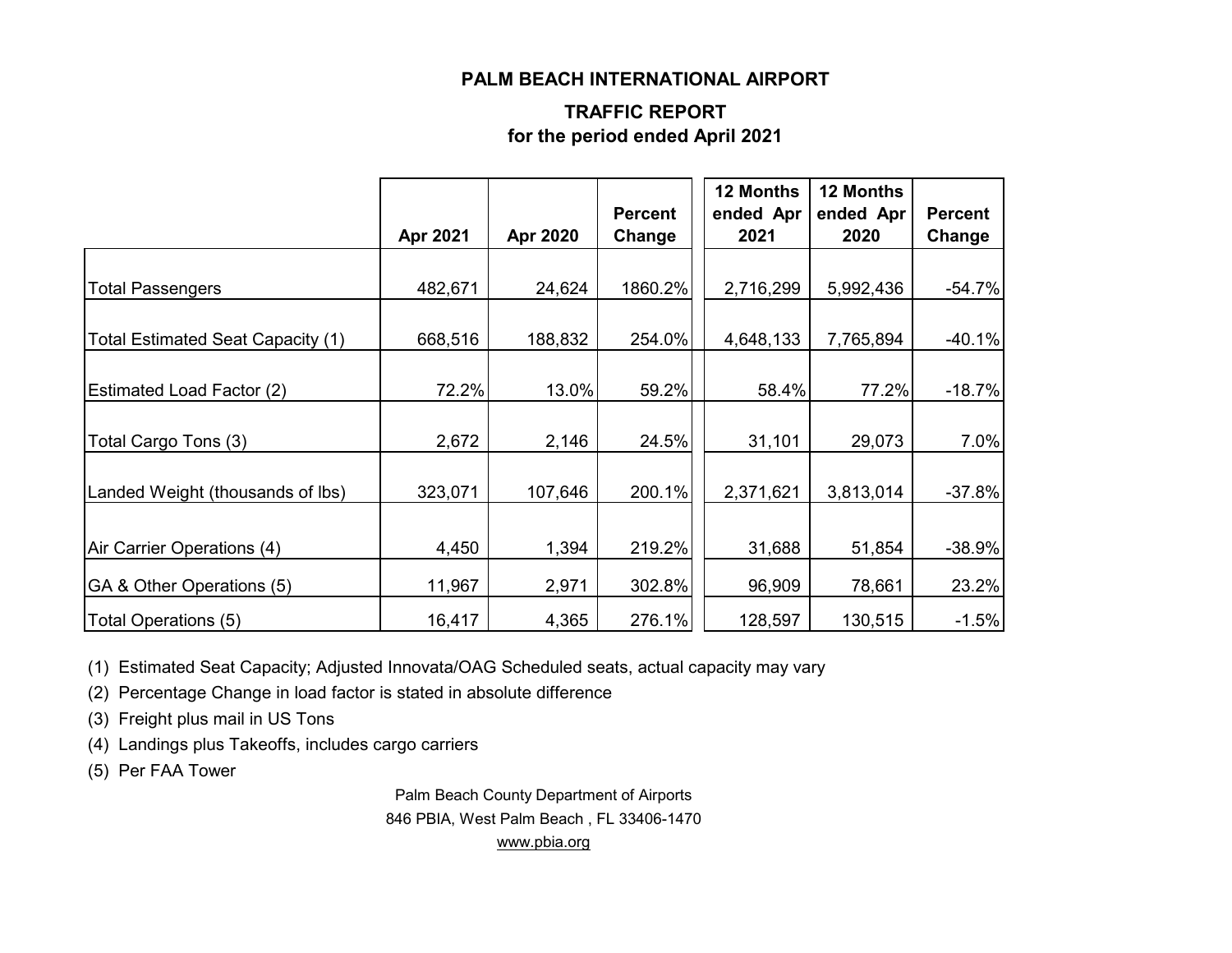## **PALM BEACH INTERNATIONAL AIRPORT**

## **ENPLANEMENT TRAFFIC REPORT for the period ended April 2021**

## **Airline Percentage of Market**

|                                  | Apr 2021   |          | <b>12 Months ended</b><br>Apr 2021 |
|----------------------------------|------------|----------|------------------------------------|
|                                  | Enplaned   | Market   | Enplaned<br>Market                 |
|                                  | Passengers | Share    | Share<br>Passengers                |
| <b>Total Enplaned Passengers</b> | 256,180    | 100.00%  | 100.00%<br>1,354,421               |
| JetBlue Airways                  | 70,204     | 27.40%   | 22.46%<br>304,237                  |
| <b>American Airlines</b>         | 60,986     | 23.81%   | 386,120<br>28.51%                  |
| Delta Air Lines                  | 47,507     | 18.54%   | 273,403<br>20.19%                  |
| United                           | 37,150     | 14.50%   | 11.80%<br>159,833                  |
| <b>Southwest Airlines</b>        | 24,772     | 9.67%    | 132,766<br>9.80%                   |
| <b>Frontier Airlines</b>         | 6,694      | 2.61%    | 2.72%<br>36,780                    |
| <b>Spirit Airlines</b>           | 4,310      | 1.68%    | 24,351<br>1.80%                    |
| Allegiant Air, LLC               | 4,141      | 1.62%    | 34,378<br>2.54%                    |
| <b>Bahamasair</b>                | 259        | 0.10%    | 0.09%<br>1,197                     |
| Sun Country, Inc. a Minnesota    | 157        | $0.06\%$ | $0.06\%$<br>849                    |
| <b>Swift Air</b>                 |            | 0.00%    | 0.02%<br>297                       |
| Air Canada                       |            | 0.00%    | 210<br>$0.02\%$                    |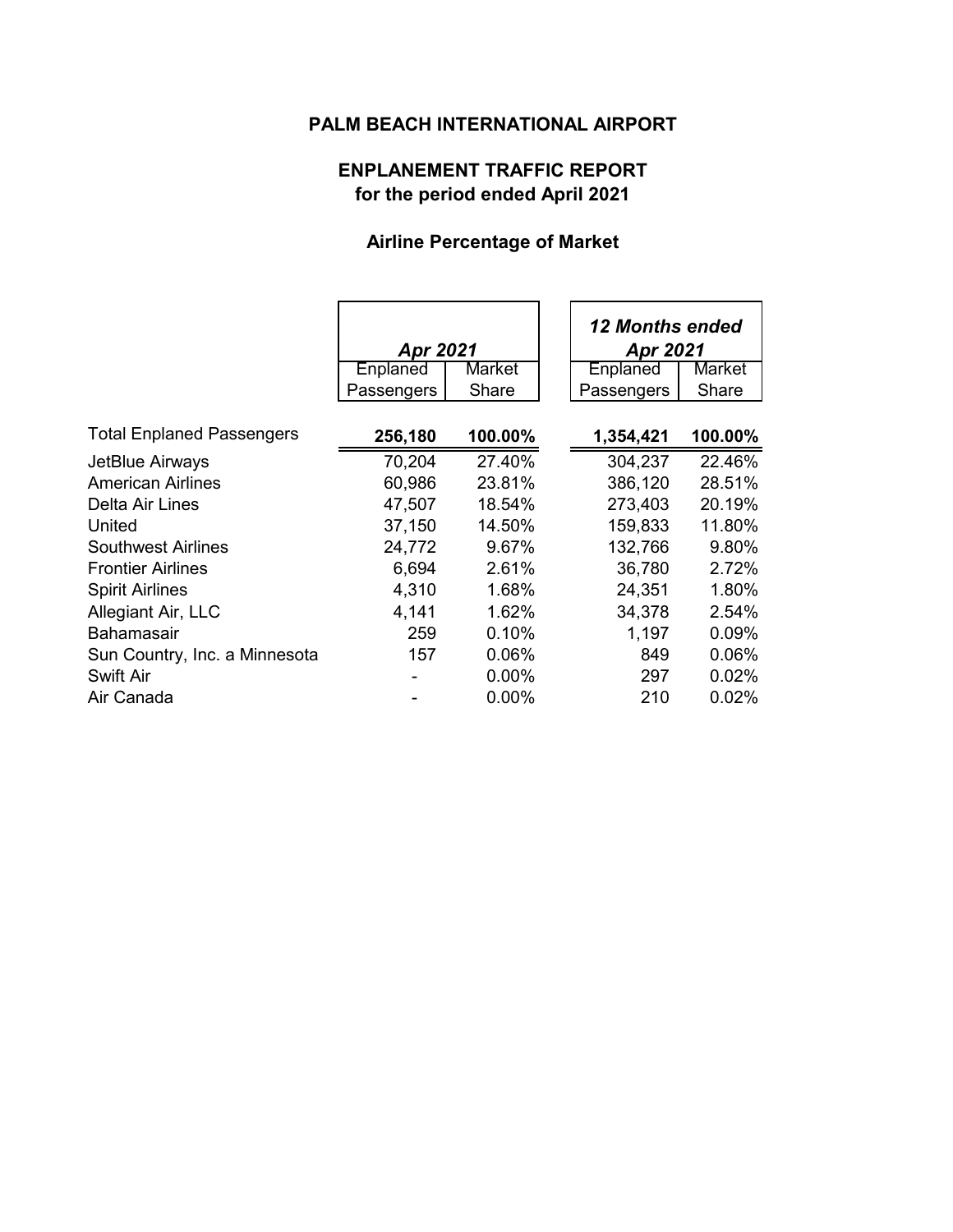## **PALM BEACH INTERNATIONAL AIRPORT**

# **TRAFFIC REPORT for the period ended April 2021**

## **Change in Enplanements by Airline**

|                                  | Apr 2021   | Apr 2020   | <b>Change in Month to</b><br><b>Month enplanements</b> |            |
|----------------------------------|------------|------------|--------------------------------------------------------|------------|
|                                  | Enplaned   | Enplaned   |                                                        | Percentage |
|                                  | Passengers | Passengers | Change                                                 | Change     |
| <b>Total Enplaned Passengers</b> | 256,180    | 14,735     | 241,445                                                | 1638.6%    |
| JetBlue Airways                  | 70,204     | 5,129      | 65,075                                                 | 1268.8%    |
| <b>American Airlines</b>         | 60,986     | 4,559      | 56,427                                                 | 1237.7%    |
| Delta Air Lines                  | 47,507     | 2,352      | 45,155                                                 | 1919.9%    |
| United                           | 37,150     | 872        | 36,278                                                 | 4160.3%    |
| <b>Southwest Airlines</b>        | 24,772     | 1,818      | 22,954                                                 | 1262.6%    |
| <b>Frontier Airlines</b>         | 6,694      | 5          | 6,689                                                  | 133780.0%  |
| <b>Spirit Airlines</b>           | 4,310      |            | 4,310                                                  | n/a        |
| Allegiant Air, LLC               | 4,141      |            | 4,141                                                  | n/a        |
| <b>Bahamasair</b>                | 259        |            | 259                                                    | n/a        |
| Sun Country, Inc. a Minnesota    | 157        |            | 157                                                    | n/a        |